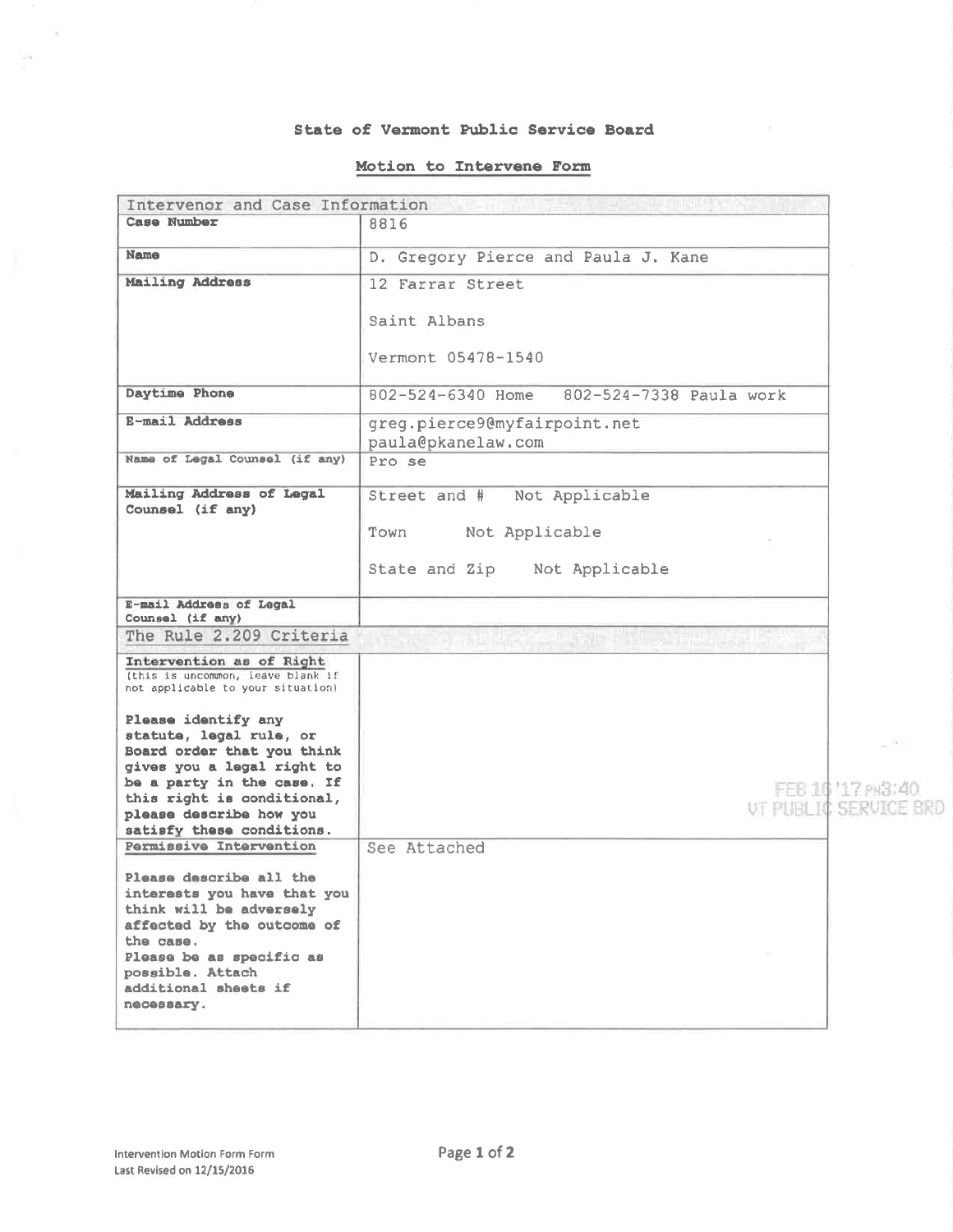| Please state whether there are<br>other ways to protect your<br>interest(s) besides as a party<br>participating in this<br>proceeding. If there is no other<br>way for you to protect your<br>interests, please state this<br>fact. Please also explain<br>whether there is already a party<br>in the case who has the same or<br>similar interest(s) to be<br>protected in the case. | There is no other way for me to protect my<br>interests. |  |  |
|---------------------------------------------------------------------------------------------------------------------------------------------------------------------------------------------------------------------------------------------------------------------------------------------------------------------------------------------------------------------------------------|----------------------------------------------------------|--|--|
| Certification This section may be completed by the intervenor or a duly authorized representative.                                                                                                                                                                                                                                                                                    |                                                          |  |  |
| I certify that the information provided on this form is true and accurate to the<br>best of my knowledge.<br>D. Gregory Pierce and Paula J. Kane<br>Print Name<br>14 February 2017                                                                                                                                                                                                    |                                                          |  |  |
| Signature                                                                                                                                                                                                                                                                                                                                                                             | Date                                                     |  |  |

 $\overline{\mathbb{R}^2}$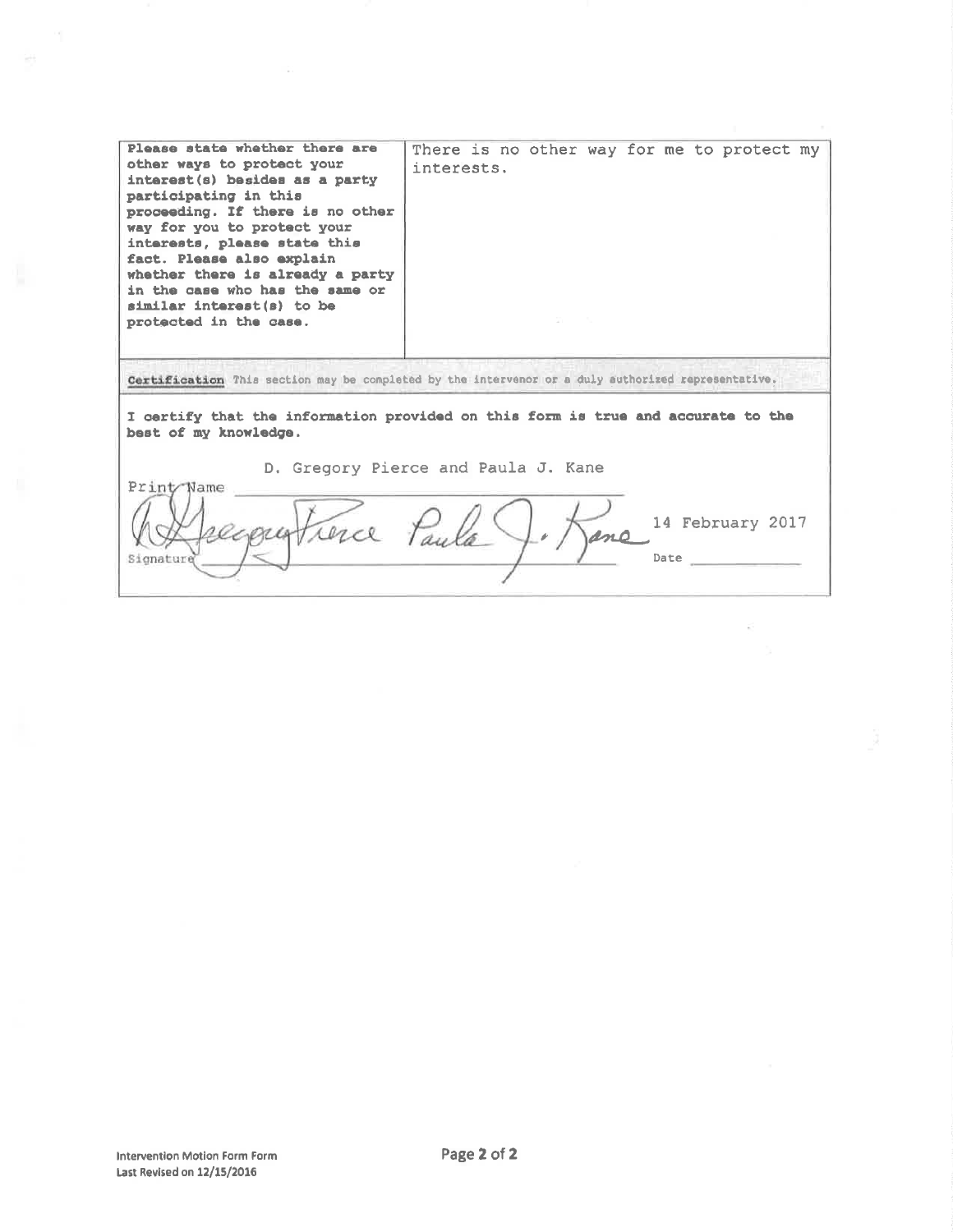# STATE OF VERMONT PUBLIC SERVICE BOARD

Docket No. 8816

Petition of Swanton Wind

## MOTION TO INTERVENE

D. Gregory Pierce and Paula J. Kane hereby move the Public Service Board to grant their intervention in the above-numbered petition before the Board pursuant to Public Service Board Rule 2.209(A)(3), or, alternatively, pursuant to Public Service Board Rule 2.209 (B).

The Public Service Board rule pertaining to intervention states as follows:

Rule 2.209 Intervention

- (A) Intervention as of right. Upon timely application, a person shall be permitted to intervene in any proceeding (1) when a statute confers an unconditional right to intervene; (2) when a statute confers a conditional right to intervene and the condition or conditions are satisfied; or (3) when the applicant demonstrates a substantial interest which may be adversely affected by the outcome of the proceeding, where the proceeding affords the exclusive means by which the applicant can protect that interest and where the applicant's interest is not adequately represented by existing parties.
- (B) Permissive intervention. Upon timely application, a person may, in the discretion of the Board, be permitted to intervene in any proceeding when the applicant demonstrates a substantíal interest which may be affected by the outcome of the proceeding. In exercising its discretion in this paragraph, the Board shall consider [lJ whether the applicant's interest will be adequately protected by other parties; [2) whether the alternative means exist by which the applicant's interest can be protected; and [3J whether intervention will unduly delay the proceeding or prejudice interests of existing parties or of the public.

Paula Kane and Gregory Pierce ask that they be allowed to intervene based on the following

facts.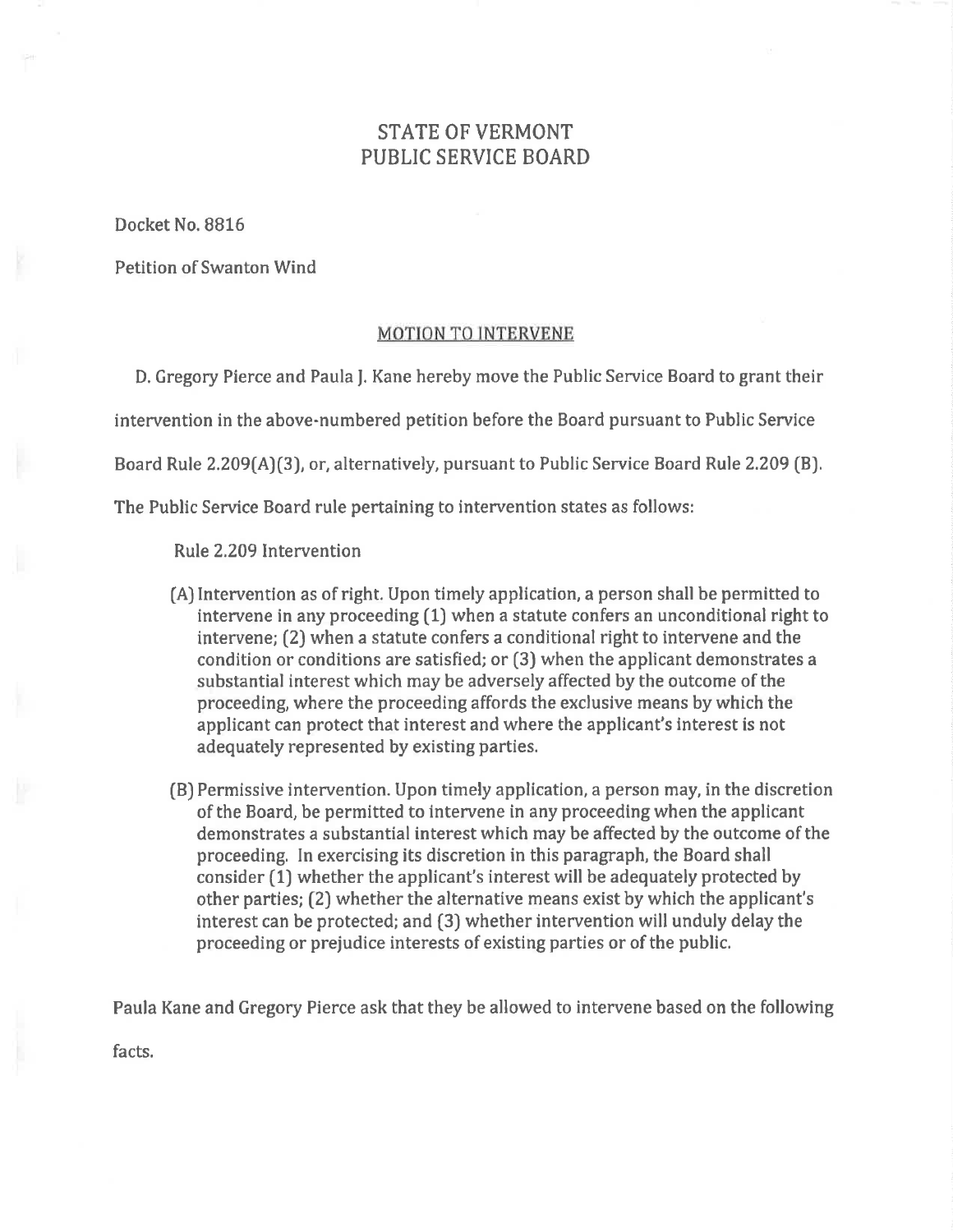1. - They own property at 192 Bloody Rock Road in the Town of Fairfield, Vermont. The property consists of three contiguous lots lying on the southwesterly side of Fairfield Pond. Gregory Pierce purchased the first lot in the 1960s and later acquired the two adjoining lots from a brother and his father's estate. All of the property has been in the family since the sixties. Gregory Pierce, his father and brother constructed a summer home on the middle lot which the Pierce/Kane family uses as a vacation home. Paula Kane married Gregory Pierce in 1986 and has a marital interest in the property.

2. - Fairfield Pond is a small lake with summer camps which lies to the east of the Rocky Ridge, the site of the proposed development. Fairfield Pond is ordinarily quiet, with swimmers, canoers, kayakers, and fisherman primarily using the Pond; although on weekends, there might be a few motorboats. The Pond is located only seven miles from the CÍty of St. Albans, however, it feels remote and is teeming with wildlife, At the southeast end of the Pond there is a "swamp" not far from our summer home, The swamp has.a beaver dam and beavers, many ducks and other waterfowl, including blue heron. We have seen mink and muskrat. There has also been a pair of loons which has built a nest and attempted to raise young on Fairfield Pond for many years. The loons do not always successfully nest due to either disturbance of the nest or because of predators which destroy the eggs. They are territorial and there generally is just one pair of loons on a small lake such as Fairfield Pond. Many of the ducks, geese and other fowl often fly along the shore of the pond and soar over the ridge where the Swanton wind turbines are proposed to be located.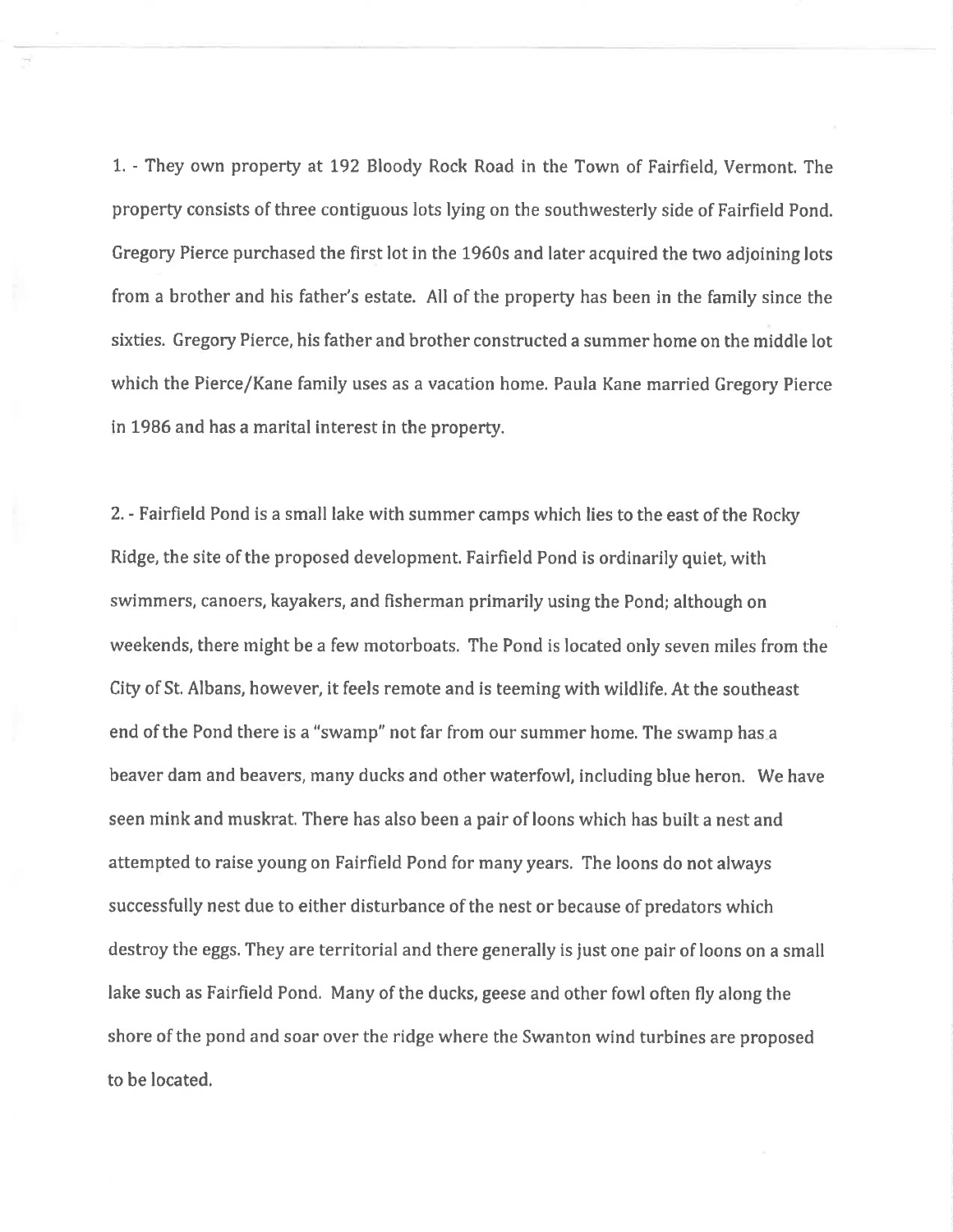3.- Gregory Pierce was a founder of the Fairfield Pond Recreational Association (FPRA) in the nineteen seventies. Individually and through the FPRA the campers on Fairfield Pond have endeavored to protect the Pond and its wildlife for many years. Campers have volunteered to take regular water samples; have cleaned up trash; cleared milfoil and participated in projects to contain the growth of milfoil and spread of other invasive species, and they have fostered and guarded the loon nesting area by building a loon nesting raft and educating the public about not disturbing the nest. The FPRA has also presented educational speakers at its meetings about such topics as invasive species and loon habitat. It has sponsored a research project on milfoil containment.

4. - The nearest turbínes of the proposed project will be located approximately 4000 feet from the westerly edge of Fairfìeld Pond and will directly impact our view in that our camp will face the turbines and we believe that all seven of the turbines will all be clearly visible and audible from our property. We believe that the turbines will disturb our sleep and enjoyment of our property because of the noise and flashing red lights on top of them and will greatly disturb the serenity of the Pond. We also believe that because of their massive size and their height of 499 feet, that vibration will travel through the ledge on which the turbines are sited and that this will greatly disturb the fish and other wildlife that live in and around the Pond.

5. - Gregory Pierce and Paula Kane believe that the use of their property as a summer home will be negatively impacted, at a minimum, by elements of the project in relation to certain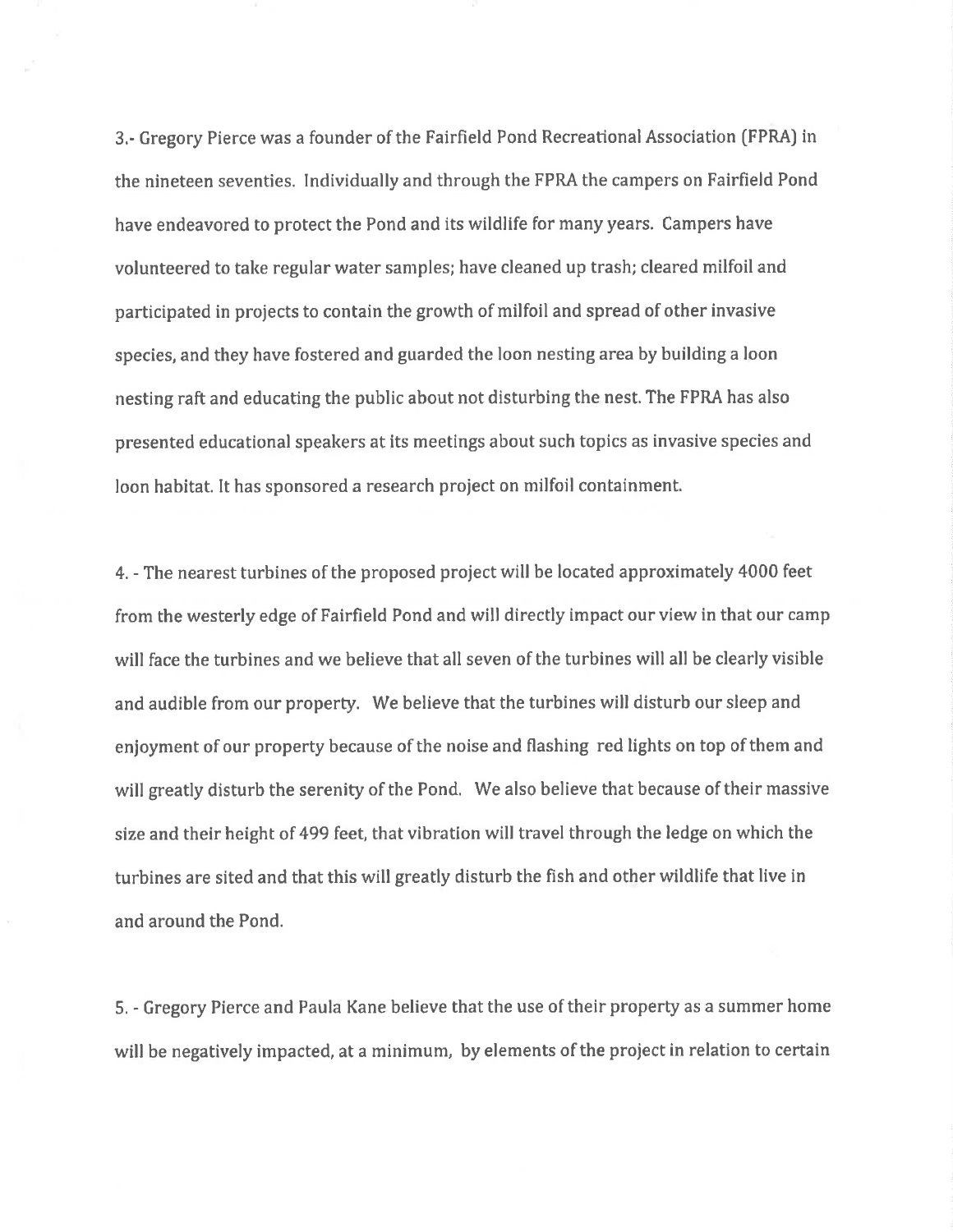section 248 criteria: 30 V.S.A. sections 248(b)(1), (3), (4), (5), (6), and (8) and by 10 V.S.A sections  $6086(a)(1w)(C)$ , (E) and (G) and by (a)(3), (4), (5) and (8).

6. - Additionally Gregory pierce and Paula Kane believe they bring unique perspectives into the process which will expand the fund of knowledge regarding developer Swanton Wind's petition for a certificate of public and particularly with respect to the following important areas:

- a.) Sound issues relating to industrial wind turbines
- b.) Unresolved defects in the Swanton Wind petition
- c.J Wildfowl kills by wind turbines
- d.) Devaluation of our property

7. - No other party will adequately protect the interests of the Movants and there are no alternative means by which these interests may be protected.

Wherefore, D. Gregory Pierce and Paula J. Kane ask that they be permitted to Intervene in Docket No. 8816 as parties in accordance with PSB Rule 2.209(A)(3) or alternatively, under PSB Rule 2.209(B) in regard to all of the section 248 criteria listed above.

Dated this 14<sup>th</sup> day of February, 2017.

D. Gregory Pierce Paula J. Kane

ane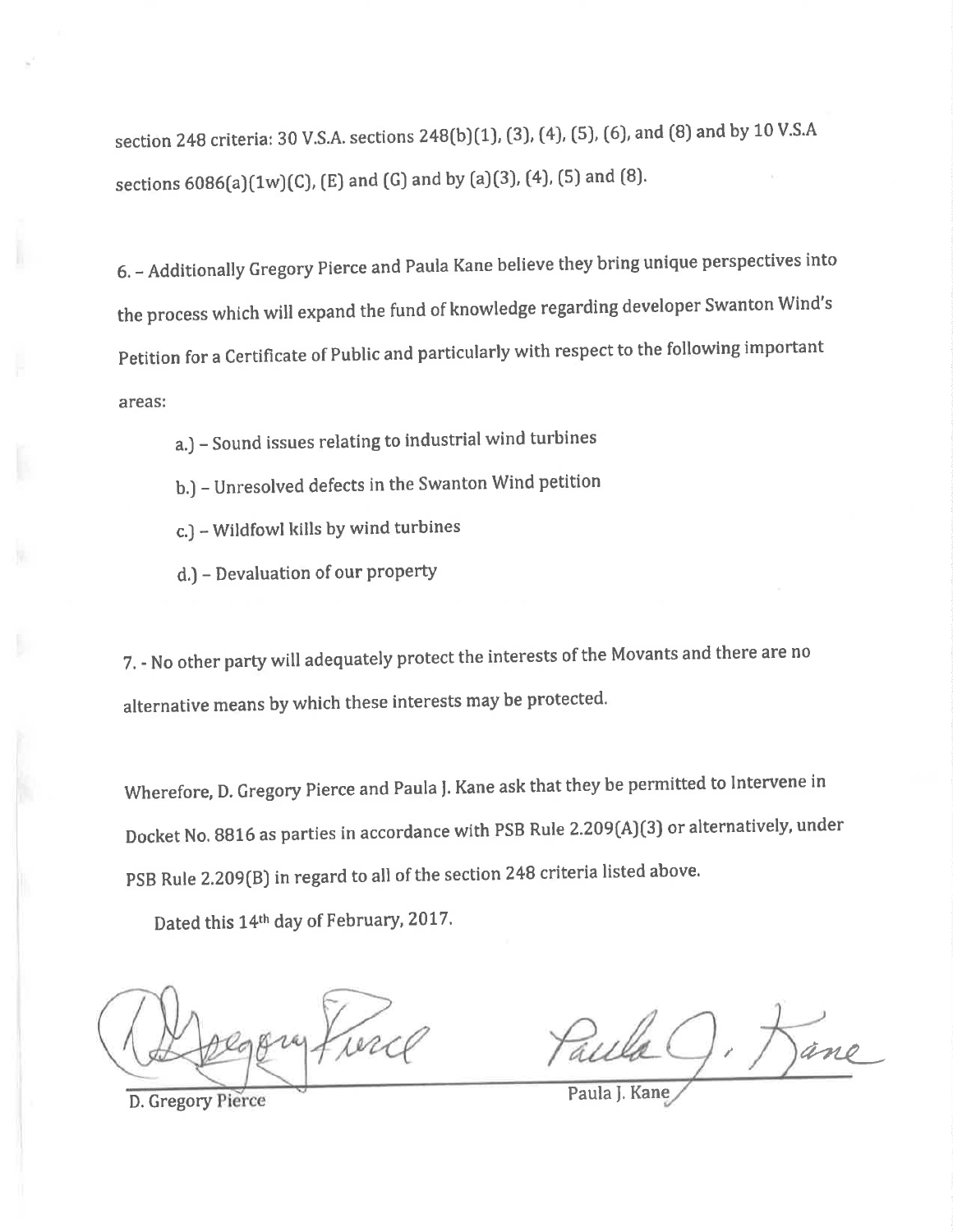# STATE OF VERMONT PUBLIC SERVICE BOARD

Docket No. 8816

Petition of Swanton Wind LLC for a certificate of public ) good, pursuant to 30 V.S.A. § 248, for the construction <br>of an up to 20 MW wind-powered electric generation  $\qquad$ of an up to 20 MW wind-powered electric generation <br>plant powered by up to 7 wind turbines located along  $\qquad$ plant powered by up to 7 wind turbines located along <br>Rocky Ridge in Swanton Vermont (a) Rocky Ridge in Swanton, Vermont

### CERTIFICATE OF SERVICE

We, Brian and Penny Dubie, et.al., certify that on February 16, 2017, copies of the foregoing Notices of Appearance, and Motion to Intervenes of Brian and Penny Dubie, Jeanne Royer, Judith and Patrick Luneau, Karen and Leo Mclaughlin, Sally and Bruce Collopy, Kaye and Frank B. Mehaffey, Jr., Terrence Smith, David A. Goodrich, Robert Perkins, Patricia Messier, Sarah & Ed Ferguson, Ian and Danielle Garrant, Curtis Swan and Sara Luneau-Swan, Dan and Nancy Dunne, Erynn & Tyrell Boudreau, Dennis Hendy and Diane Bell, Mary and Mark Bushey, Steve Woodward, Kenneth Fox, Michelle and Luc Deslandes, David Butterfield, Bradley Stott and Jenniþr Belanger, Clark and Carol Palmer, Paula Pearsall, Greg Pierce and Paula Kane, Mark and Marianne Dubie, Marie and GiITremblay, Patricia Rainville and John Smith, Kevin and Dolores Nichols, Jessica Decker and Lance Desautels, Suzanne Seymour, Mary Hunter, Todd Poirier in the above-referenced matter, were served via First-Class U.S. Mail on the interested persons designated in the following Service List.

Respectfully submitted this 16<sup>th</sup> day of February, 2017.

 $Bv$ : Quan Dute

Dibio

Brian Dubie Penny Dubie 770 McKenzie Road Fairfield, VT 05455 (802) 734-1877  $p$ ennydubie@gmail.com